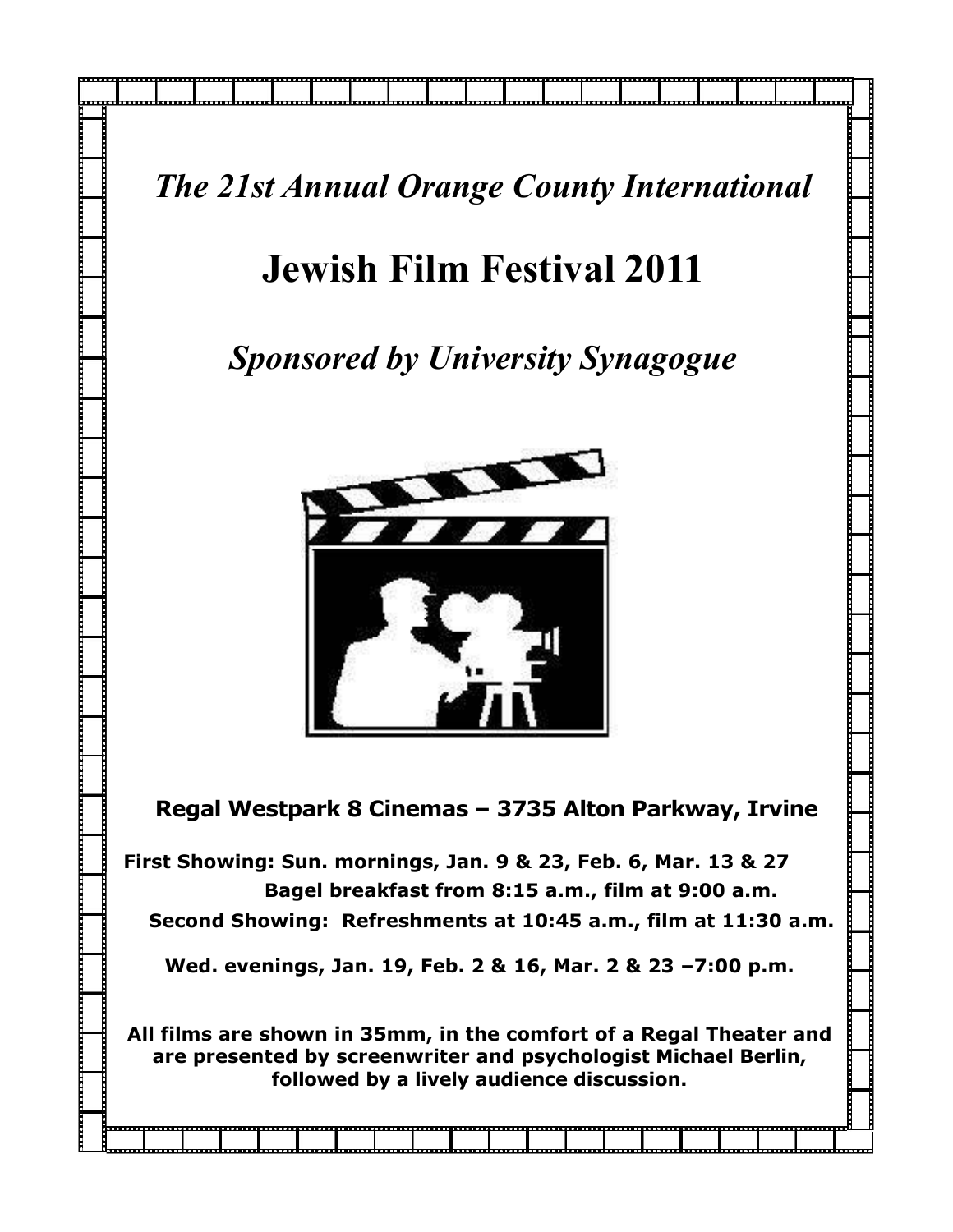## *The 21st Annual Orange County International*  **Jewish Film Festival 2011**  *Sponsored by University Synagogue Sunday Films*  **When: Sunday mornings, January 9 & 23, February 6, March 13 & 27 Where: Regal Westpark 8 Cinemas – 3735 Alton Parkway, Irvine What: Bagel breakfast from 8:15 a.m., film at 9:00 a.m. and again at 10:45 a.m. for refreshments with the film at 11:30 a.m. presented by screenwriter and psychologist Michael Berlin, followed by a lively audience**

 **discussion.** 

#### **HEY, HEY, IT'S ESTHER BLUEBERGER – Sunday, January 9**



This is a delightful coming of age story about young Esther trying to fit into a posh private school with taunting classmates. She must also deal with her perfectionist mother's preparations for her upcoming Bat Mitzvah. (In English.)

### **LA RAFFLE – Sunday, January 23**



This is one of the most important historical films your Film Festival Committee has ever screened. It is the harrowing true story of the round up in 1942 by the French police of Jews living in Paris and of sending 13,000 men, women and children to Auschwitz. The film shows how the French authorities pandered to the Nazis. The USA premiere will be December 2010 in Washington, DC. It opened the Jerusalem Film Festival before 6,000 people in an outdoor theater and was the largest grossing film in France this year. (In French with English subtitles.)

سيبيلسين **LEBANON – Sunday, February 6**



It is June 1982 – the first Lebanon War. A lone tank and a paratrooper platoon are dispatched to search a hostile town. A simple mission turns into a nightmare. The four members of the tank crew find themselves in a violent situation that they can't contain**.** (In Hebrew with English subtitles.)

**SIXTY SIX – Sunday, March 13** 



It is the summer of '66. England is consumed by World Cup Fever. The date coincides with twelve year old Bernie's approaching Bar Mitzvah. His parents are distracted because they may be losing their business. All this causes the scale and grandeur of his Bar Mitzvah to diminish daily. Bernie realizes to his horror that if England does well, the final in London will occur on his Bar Mitzvah day. He tries all methods to deter this outcome, but England gets to the finals versus Germany. (English.)

#### **BROTHERS – Sunday, March 27**



Two long-estranged brothers reunite in Israel, but the reunion is fraught with difficulty. Daniel is a secular Israeli, fighting to keep his struggling kibbutz going. The Orthodox Aaron is a Brooklyn-based scholar and attorney who comes to Jerusalem to defend the exemption of *yeshiva* students from compulsory military service. (In Hebrew with English subtitles.)